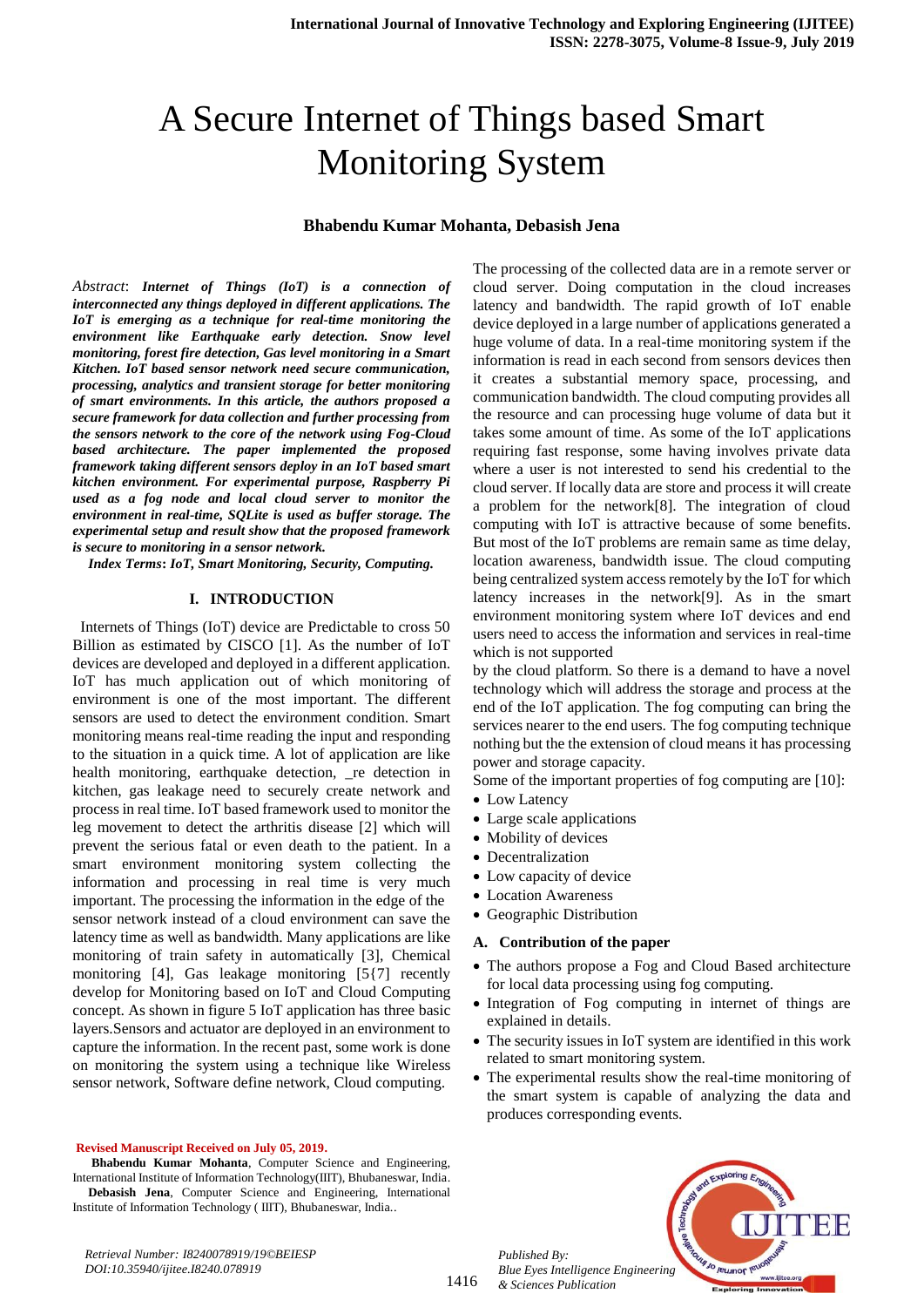

**Figure 01: A general Three-layer Architecture of IoT Application**

## **B. Organization of the paper**

The recent related work on the different monitoring system is study briefly in section 2. The fog based system model proposed in section 3. The integration of fog computing with the IoT is explained in section 4. In section 5, the experimental setup and result analysis are done. The paper concludes with the future work in section 6.

## **II. RELATED WORK**

A low-cost sensor network system implementation to monitor crucial parameters in an indoor environment is proposed in the paper [11].To provide a improved risk management strategy to prevent causalities in a Reinforced Concrete (RC) and masonry building during earthquake and floods, a monitoring system is proposed in paper [12] which screens the health of the structural elements in RC and warn the authorities if there is any physical damage. The paper [13] has presented a water quality monitoring system using WSN to supply clean and safe water. The laborious, time consuming, ineffective method of conventional monitoring process which involves a long procedure, from collecting the samples manually and to send them to laboratory for analysis to get the results which are not real-time in nature has been replaced by an alternative process based on WSN which are very affordable and can be operated remotely and provide real-time results with least human intervention. In paper [14] a hierarchical routing protocol for water quality monitoring of river or lake is proposed by deploying a huge number of inexpensive sensor nodes in a large area using hierarchical communication structure, which reduces the overhead in communication and increases the life span of WSN as compared to LEACH, its predecessor. To monitor the traffic volume, performing vehicle classification, an IoT based wireless sensor system is presented in this paper [15].In the paper [16] a WSN based monitoring system to monitor Soil quality parameters such as humidity, temperature, acidity, and conductivity is proposed. A wearable smart sensor device is designed in the paper [17]for an elderly person which can detect the accidental falls of the person by monitoring the treble, using consumer home networks. The paper [18] proposed in-pipe monitoring and on-the-fly assessment of water quality in real time for drinking water distribution system by using low-cost sensor nodes. A real-time damage detection application by using an open source data analytics WSN called Snow Fort is used for structural health monitoring is proposed in the paper [19].The paper [20] introduced two resolutions which are not equally exclusive by analyzing two usual situations involved in seawater quality monitoring. The system is based on Decision Support System (DSS). The first solution is to monitor the isolated spots and the second one is an extended of first one for the cases where an advanced special resolution is required.[21] As an extension of WSN underwater atmosphere, underwater acoustic sensor networks (UASNs) emerge as anxiety of academia. In an ocean application where the water level is very deep efficiency and reliability of UASNs technique is very challenging for data transfer to monitor any unusual submarine oil pipelines.

The paper [22] has proposed a health monitoring system for diagnosis and anticipating medical stress. The proposed system not only monitors with accuracy but also provide the feedback to the user. On identifying the medical stress, it also sends a notification to a medical doctor. A system for real-time monitoring and detecting concentration of Carbon Dioxide through Cognitive WSN in an indoor environment is presented in the paper [23]. It also sends an alert with overall air quality details in a timely manner. The author has presented a literature survey based on the gas diffusion models used for measuring the gas concentration in the large area and also provided a comparative study between continuous object localization and boundary detection schemes in the paper [24] considering the complexity, estimation accuracy and energy consumption as parameters. The paper [25] proposed a Cattle health monitoring system based on wireless sensor network which monitors the feeding and drinking behaviour of the animal. Use of directional antenna in the proposed system allows one router for simultaneous monitoring of multiple animals along with an efficient mesh routing protocol for aggregating the monitored data. An ECG monitoring system based on home-based wireless network i.e. Zigbee has presented in the paper [17], which not only monitors the health of the people in their own home but also can be monitored by the physician periodically for providing appropriate healthcare.The most of the related research based on wireless sensor network.The WSN being the ad-hoc type of network it even connected with wireless access point it associated with some issue.

## **III. PROPOSED SYSTEM FRAMEWORK**

The overall architecture of the secure sensor network for environment monitoring system is shown in the Fig.02. The components are various sensor such as gas, temperature, camera, many raspberry pis as local nodes and one raspberry pi as cloud server. The designed IoT based smart environment monitoring consists of 3 layer design for monitoring, storing, processing and data visualization.

## **A. Layer 1 : Monitoring and Data Collection**

In Layer 1 data monitoring takes place using various sensors such as MQ gas sensors which monitors various gas constituents values in a room hence stating the the quality of air in that room, temperature and humidity sensors (DHT22), an infrared camera to keep track of any movement in the room deployed in the environment.



*Published By:*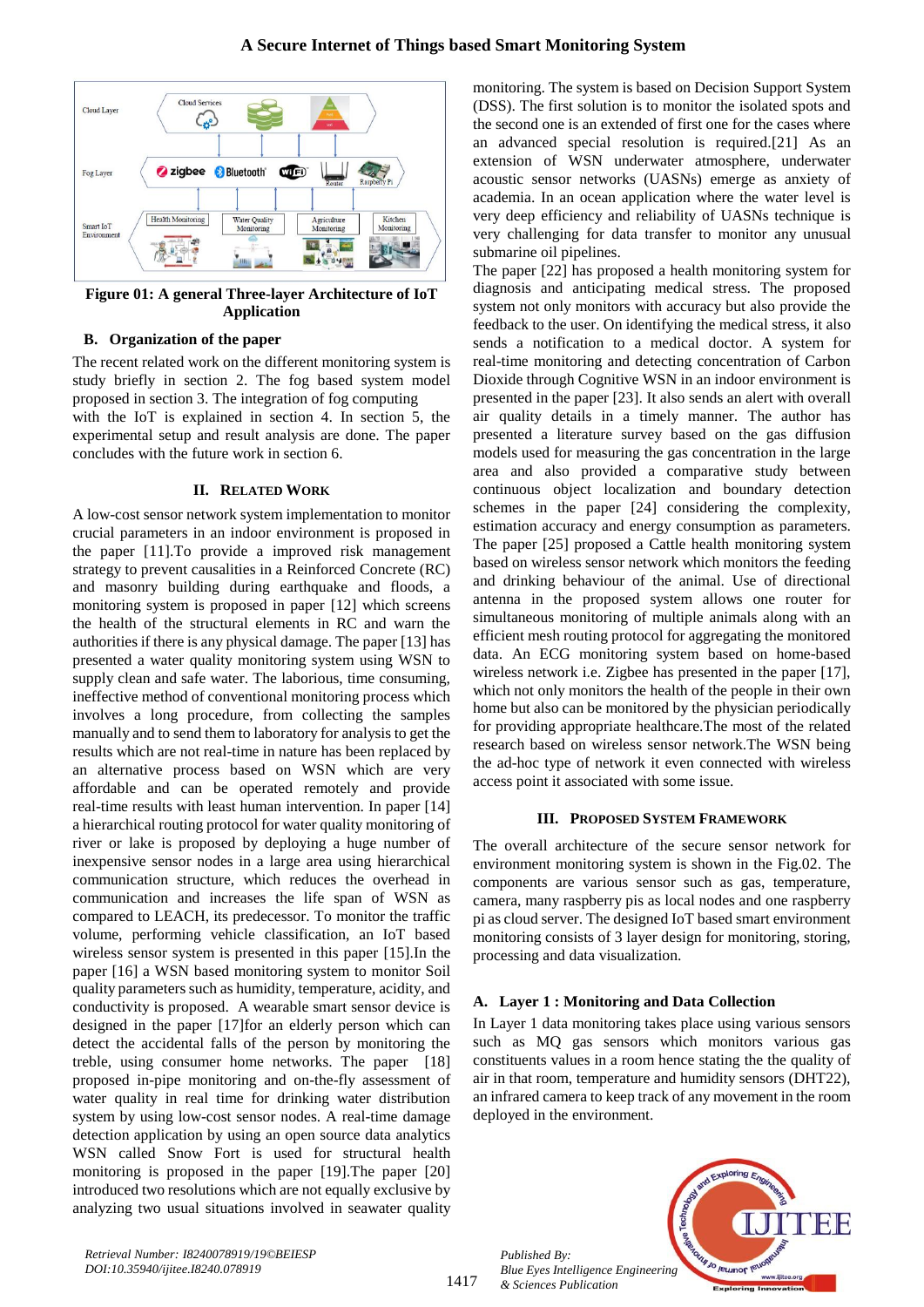

## **Figure 02: Proposed System architecture for Smart environment**

## **B. Layer 2; Data Storage and Processing**

Layer 2 is for storing the data collected through the sensors. First the data will be stored in a local raspberry pi. The node raspberry pi that keeps the system of sensors up and running, stores the data in the local database for a buffer time of 4hrs for backup. The local databases are synced with the central database on the cloud. For a cloud database, another raspberry pi is configured.

## **C. Layer 3; Data Visualization**

Layer 3 involves the data visualization which can be done in three ways in this particular application. The real time data and chart insights are shown in the nextcloud API for monitoring sensor logger. A desktop based Python GUI ensures overall surveillance of the Server room at all time that syncs with the cloud for all details and back-end data.

A mobile app signals on any sort of emergency or alert for the spikes in data charts that surpass normal parameters

## **D. Pseudo Code**

## **Algorithm 1: Initialization and Monitoring**

Step 1: Deploy the gas and temperature sensor in the monitoring environment

Step 2: Constantly measures the temperature and the gas constituent values such as  $CO$ ,  $CO<sub>2</sub>$ , LPG in terms of PPM(parts per million) in the room.

## **Algorithm 2: Setting up Local and Cloud Storage**

Step 1: Install SQLite on Raspberry Pi connected to IoT sensor for buffer storage of sensor data.

Step 2: Configure one Raspberry Pi as Web server by installing Apache on it.

Step 3: For processing of PHP files, Intsall PHP module for Apache.

Step 4: Install and configure Uncomplicated Fire Wall(ufw) to secure the R-Pi.

Step 5: Install Fail2Ban on the Raspberry Pi to add another layer of security

Step 6: Install Nextcloud to make it as a personal cloud server

Step 7: Add SensorLogger API on the NextCloud to log the sensor data and get chart insights in real-time

Step 8: Install MySQL on cloud server for persistent data storage.

## **Algorithm 3: Data Visualization**

Step 1: Initially all the sensor nodes deployed in the environment sends a registration request to cloud server.

Step 2: Implement ECC for encryption mechanism.

Step 3: On successful registration of the device, add the device id on NextCloud server to monitor the data through an url.

As explained in pseudo-code different algorithms for initialization, setting up the storage and data visualization. In Algorithm 01. Sensors are deployed and connected to the fog node. The fog node has the capacity to process data and store with its limited storage. In this work, SQLite installed in fog devices to store the collected information from different sensors. After every 4hrs the information is forwarded to the cloud. All the system configuration and storage space are created using the local cloud in Algorithm 02. The registration of all the sensors in the cloud server is done through fog node. The device is added to the next cloud to monitor the data explained in Algorithm 03.

#### **IV. INTEGRATION OF FOG COMPUTING WITH IOT APPLICATION**

The proposed framework has sensors node connected with the Fog node for further processing the data. Fog computing provides computing and storage at the edge of the end users. It is the extension for cloud computing. In IoT application like the smart healthcare system where patient health condition monitoring needs to be done in real-time. if the processing of composed data is sent to the cloud for additional analysis then there will be time delay which may cause serious damage even death to the patient. so in that situation, if the analysis is possible done in at the network end side that quick action can be taken.

In the smart environment monitoring system also demand processing and analysis must be done in quick time so that appropriate action should be taken to avoid any damage.The smart environment means consists of smart devices capable of sensing and sending the environment value to the corresponding authority. The emerge of IoT in last decade lots of devices are manufactured with not only sensing the environment even has the capacity to connected to other devices through Wireless as well as wire and send notification if some events occur.

Fog computing can be a integral part of IoT application implementation. It provides computing at the end of the network. The fog computing supports virtualization. Fog

computing largely depends on cloud computing means fog cannot work separately like Mobile edge computing



*Retrieval Number: I8240078919/19©BEIESP DOI:10.35940/ijitee.I8240.078919*

1418 *Blue Eyes Intelligence Engineering & Sciences Publication* 

*Published By:*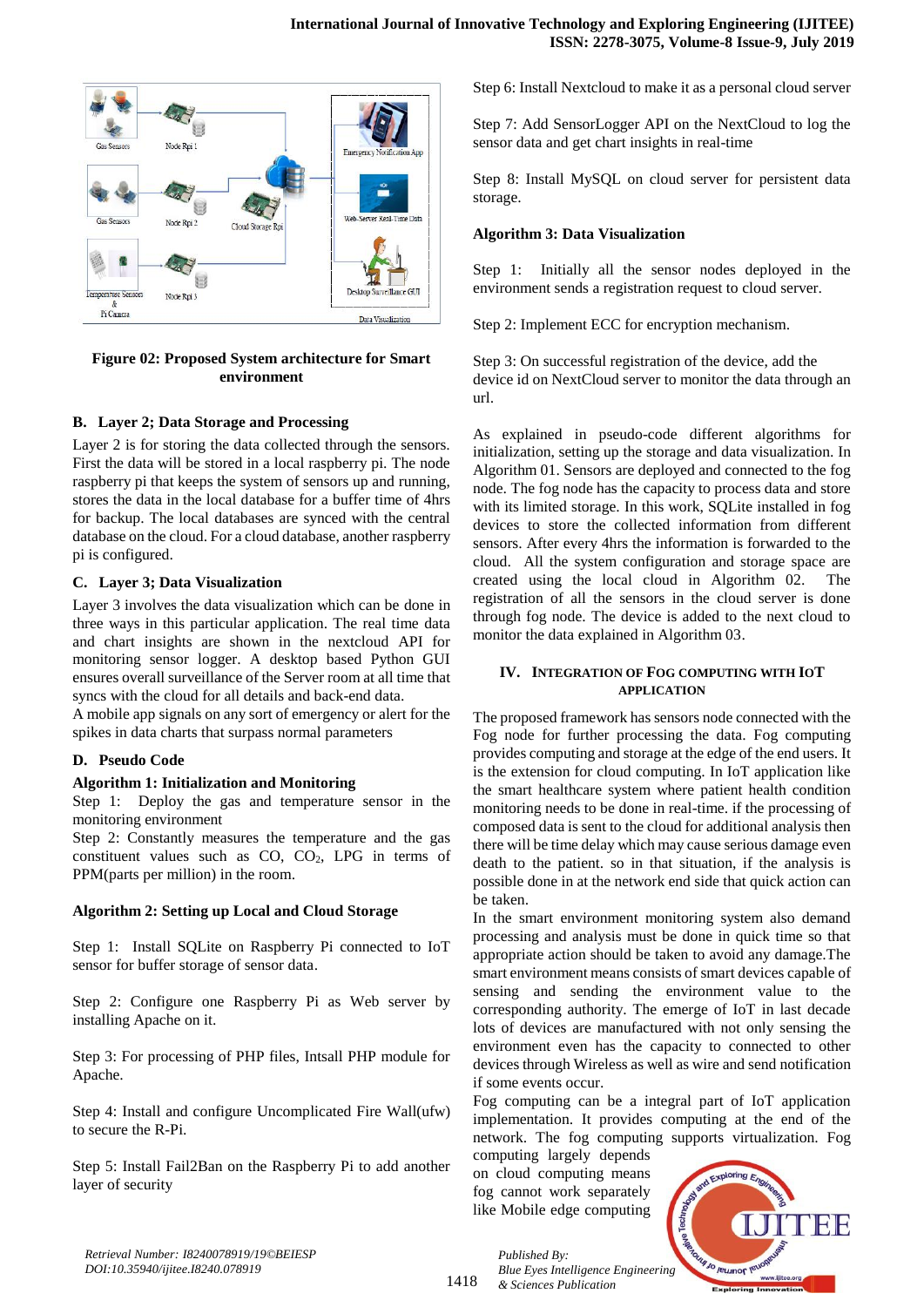or cloudlet [26]. Fog has some of the properties which enhance the IoT application like Resource Sharing, Task Scheduling, Offloading and Load Redistribution.

**A. Resource Sharing**: In the fog system when the computation is done at the fog layer. The multiple fog node can take part in the computing process to make the decision more efficient and reliable to the network in a cooperative and distributed in nature. As a centralized decision-making process more vulnerable to the outside world and the single point failure may occur. as in a smart environment monitoring case, the system must not fail due to any reason. so computation and sharing of the resource must be done in a distributed and cooperative manner some of the work has been there which address the issue [27-29]

**B. Task Scheduling***:* In a larger IoT application where more number of fog devices are connected for computing. There must be some scheduling algorithm for assigning the job as per the demand as well as the priority of the job. Using the task scheduling fog devices are perform computation in a cooperative way.

**C. Offloading and Load Redistribution***:* In a fog computing environment, all the fog node may not be available all the time to participant in the computing process. So the load of the network must be distributed in such a way that execution of the task completed in due time. so that the reliability of the network can be maintained. If any fog node becomes offline due to hardware failure or any other reason other nodes must take up the job execution and completed the task.

# **V. SECURITY ISSUES IN IOT APPLICATION**

Internet of Things (IoT) does not have a standard security protocol till now. The use of IoT concepts is most emerging in many applications. The basic architecture of IoT consists of three layer, physical layer, network layer and application layer. IoT need to ensure the security in each layer. Some of the securities issues are:

# **A. Authentication**

In the IoT application, device identification and actual user identification is essential. Once the application is setup IoT devices can sense the environment and send to the corresponding nodes for further processing if any unauthorized nodes get the information then the whole system become use less. To perform computation and processing in secure way all the nodes must authenticated using some authentication technique. So that IoT applications can perform all the communication and processing of information in securely. Authentication is very much important.

# **B. Authorization**

As IoT devices are resource constraint devices means they have less storage capacity and less processing power. So communication between devices and processing of information must be done with specific node. The proper accessibility must be assign to the corresponding node using some access control mechanism. So that authorization is maintained in the system. The information is share only to the authorize node only.

## **C. Man in the middle attack**

In an IoT application communication between different entities need to be done securely. Otherwise, when communication takes place between two IoT devices the attacker can read the information in the middle of the communication channel and perform modification of the information and send to the other end. Sometimes it reads only the information; later on again send the same information in the system behavior like a normal user. So man in the middle attack is a security issue to the IoT system. Its need to be address, so that the communication can be done in a reliable medium.

## **D. Denial of Service (DoS) Attacks**

DoS attack is a type of cyber-attack which tries to exploit the "availability" part of CIA Triads making the server inaccessible to its users. The attacker tries to flood the server with huge amount of traffic which results in compromising with the resources and bandwidth. Although DoS attack don't results in loss of sensible information but these cost a huge amount of loss for the victim.

## **E. Trust management**

IoT application like smart home, smart healthcare system, smart city where users give his/her personal information to the system. The system architecture must be design in such a way known his/her information is protected or privacy is maintained. For example in a medical records of a patient must be maintained no one want their personal information is available to the all users in the system.similartly in a smart home case whatever happening in sa smart home should not be available to the others person who are not belongs to that smart home system. So to implement the smart system using IoT trust management is one of the most important issue need to be address.

## **F. Confidentiality**

In an IoT network as large numbers of sensors and IoT enable devices like fog node or edge node are used for real-time processing of data at the edge of the network. The confidentiality of each node must be maintained. Otherwise sensitive information of the nodes may be hack by the attacker.

# **G. Availability**

In IoT system different resource constraint devices are deployed to get the information from the environment. As the devices having less power and less storage devices, the storage and processing is an issue in IoT devices. Similarly the connectivity is done either wire or wirelessly. To get information from the environment device must have connected to the network layer all the time. So the availability of the devices is also an issue in IoT system.

## **H. Data Transit Attack**

In this type of attack, the attacker targets the communication medium. They monitor all the packets passing through a given network and tries to exploit it. The most common data transit attacks are sniffing attacks and Man-in-the-middle (MITM) attack.



*Retrieval Number: I8240078919/19©BEIESP DOI:10.35940/ijitee.I8240.078919*

1419

*Published By: Blue Eyes Intelligence Engineering & Sciences Publication*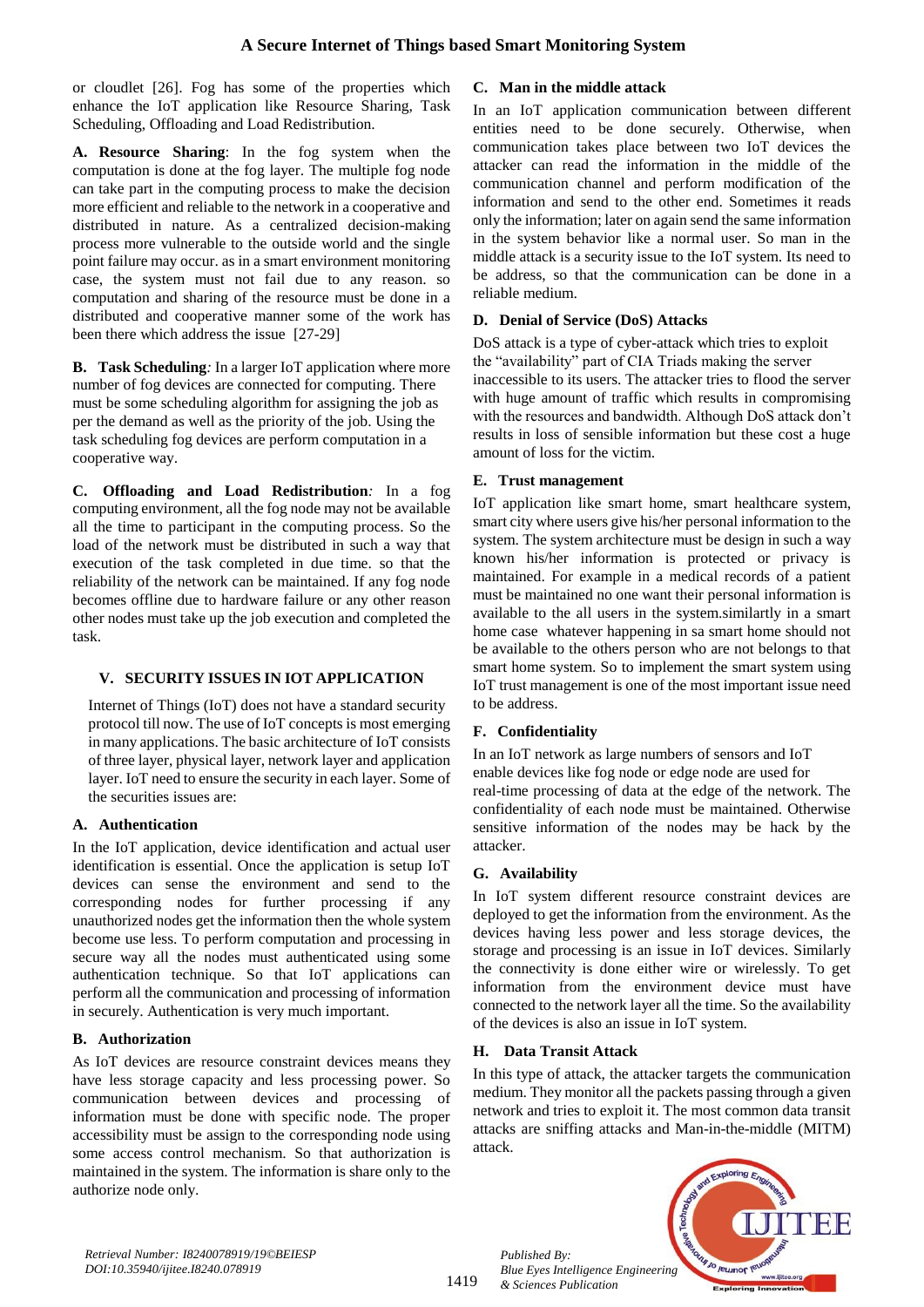## **I. Non-Repudiation**

Non-Repudiation means denying the authenticity of any transaction or operation done in a system. This type of attack possible when there is no proper authentication or log file maintained in a system. In an IoT system, lots of sensitive information flows between different nodes, so the system needs to have proper authenticate process.

## **J. Malicious Attack**

In this type of attack, the attacker tries to execute a malicious code into an application running in victim's system as a result of which the attacker is capable of compromising database integrity, privacy, and security.

## **VI. EXPERIMENTAL SETUP AND RESULTS ANALYSIS**

In Fig.03 shown that the proposed system framework in laboratory views. Different sensors are connected to the Raspberry Pi(fog node) device. The system configuration consists of the breadboard, wires, ADC and sensors. For this work different type of sensors like DHT22, MQ6, MQ9, MQ3, and MQ135 is used to monitor the smart environment. For build up the IoT devices and to read the value python programming language is used.

RASPBERRY PI 3 MODEL B+ used as a fog node. These fog nodes can access the different sensors deployed in a smart room environment. RASPBERRY PI module have specification like Broadcom BCM2837B0, Cortex-A53 (ARMv8) 64-bit SoC @1.4GHz, 1GB LPDDR2 SDRAM 2.4GHz, and 5GHz IEEE 802.11.b/g/n/ac wireless LAN, Bluetooth 4.2, BLE. One high-end device having fully tamper-proof having large storage and high processing power used to authenticate the entire fog node. SQLite Version 3 is installed on the RASPBERRY PI used as buffer storage with a buffer time of 4hrs. In case of any connection failure to cloud server within buffer time, the sensor data can be retrieved and again synced up with the cloud server once the connection is up and running.



Figure 03: Proposed System architecture of Smart environment: laboratory View.

As shown in Fig. 03 initially to test the smart environment, we have deployed different sensors devices and done the experiment.

In Fig. 04 devices are authenticated with a proper identity are shown. Similarly in Fig.05 Dashboard of the smart environment is shown. In the dashboard all the statistical information are shown to the authenticated devices.

*Retrieval Number: I8240078919/19©BEIESP DOI:10.35940/ijitee.I8240.078919*



**Figure 04: The GUI of Device identity**

| Dashboard          | $\,$ + $\,$ |                                    |                                      |                     |  |
|--------------------|-------------|------------------------------------|--------------------------------------|---------------------|--|
| DX.                |             | <b>Default device Current data</b> | Definalt device the - Genet Sea<br>ĸ |                     |  |
| Devices            |             |                                    | 23,70°C                              | $544C$ $*$          |  |
| Device Types       |             | 41.10%rF.                          |                                      | 23.70 °C            |  |
| Device Groups      |             | 2019-01-26 17:10:18 UTC            |                                      | 41.10% r.F.         |  |
| Data Types         |             |                                    |                                      | 2019-01-26 17:10:18 |  |
| Shared with you    |             |                                    |                                      |                     |  |
| Shared with others |             |                                    |                                      |                     |  |
| Shared by Ink      |             |                                    |                                      |                     |  |
|                    |             |                                    |                                      |                     |  |
|                    |             |                                    |                                      |                     |  |
|                    |             |                                    |                                      |                     |  |
|                    |             |                                    |                                      |                     |  |
|                    |             |                                    |                                      |                     |  |
|                    |             |                                    |                                      |                     |  |
|                    |             |                                    |                                      |                     |  |

## **Figure 05 : The GUI for data collection(Dashboard) from Smart environment**

As shown in Fig.06 we have tested the system in scenarios: 1) Outdoor environment 2) Indoor Lab environment 3) In presence of some flammable gas. The values of CO(in PPM) at a different time in different scenarios can be shown from the graph. We have considered the same testing scenarios as CO gas monitoring for CO2 gas , LPG gas monitoring and shows the result of temperature monitoring data using DHT22. The normal temperature of the room varies between  $16<sup>0</sup>$  Celsius to 35<sup>0</sup>. if a sudden rise and steady high value of temperature noted by the sensor, an alert message is sent to the user phone to notify them about this abnormal situation.



**Figure 06: The result of Carbon monoxide (CO) Monitoring system**



*Published By:*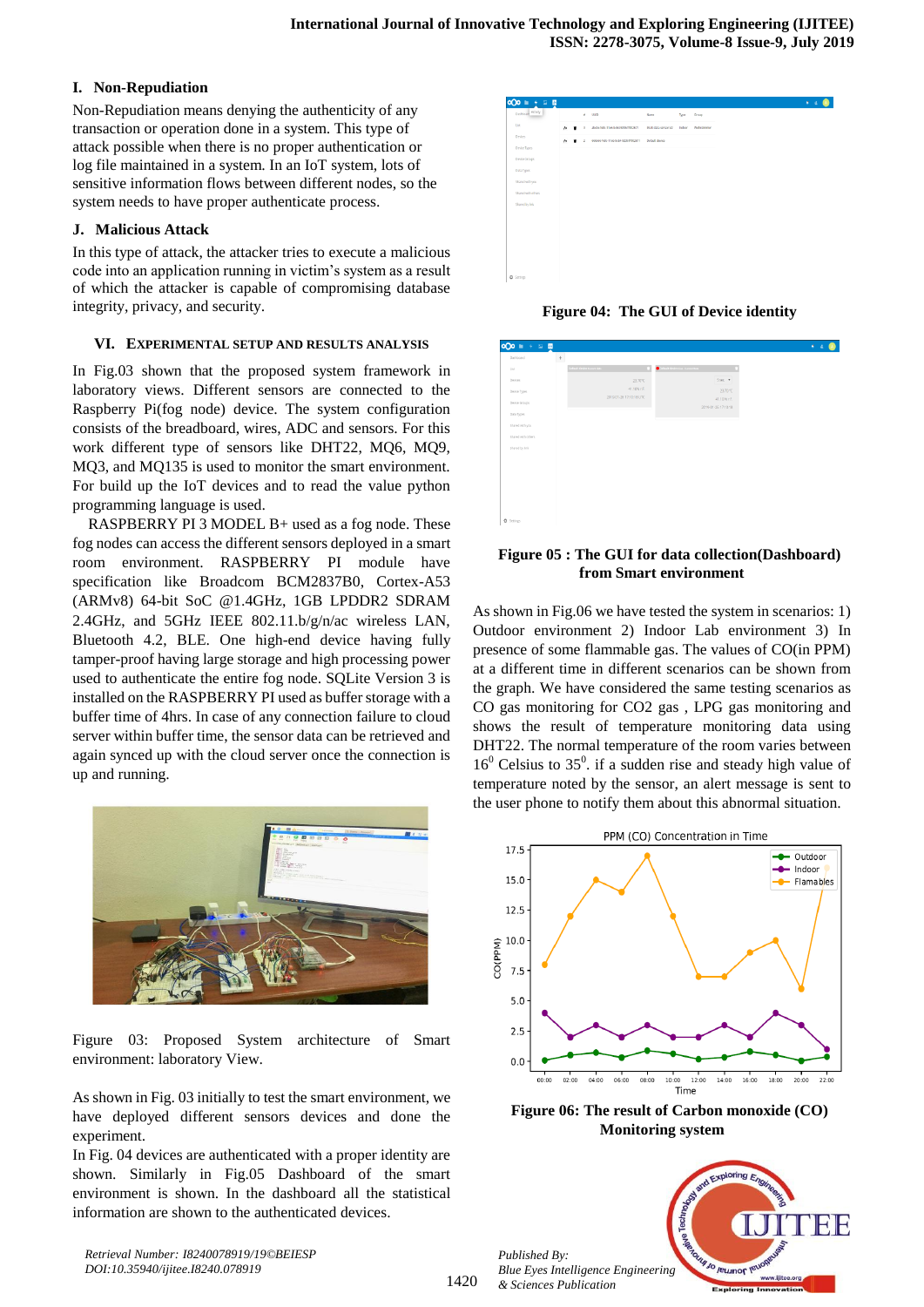

**Figure 07: The result of Temperature Monitoring system using DHT22**



**Figure 08: The result of LPG Monitoring system in different condition**



**Figure 09: The result of Carbon dioxide (CO2) Monitoring system**

In Fig.06, Fig.07, Fig.08 and Fig.09 show the different gas level in three scenarios. As we have implemented in a different scenario to understand the gas variation level. In a smart kitchen environment monitoring of the gas like LPG is very much important along with the others gas. In this work, we try to create the environment and monitor the gas in a different situation and shown in the graph. In an IoT based application, the users can monitor the gas level regularly to avoid any dangerous situation like a fire. In the design, we have explained that all the sensors nodes can be connected to the intermediate fog node for processing it also stores data up to 4hours in its local storage. Fog node is used to processing the information and it will send the information to the users. Finally, the data are sent to the cloud for future reference. In this whole process, security is maintained using ECC techniques. All the sensors node and users are also authenticated to the system before deployed or be part of the system.

#### **VII. CONCLUSION**

.In this paper, the authors initially described a framework for smart environment monitoring system. The architecture is based on the Internet of Things (IoT) enabling technology. The basic architecture is a three-layer having fog as a middle layer for computing the collected data from a smart environment. The fog computing supports to the IoT based application are briefly explained with its features. Then the paper proposed a fog-based architecture for a smart monitoring system. The architecture consists of sensor node, fog node, and cloud storage. The proposed framework is tested using the smart kitchen environment having temperature and some gas sensors deployed. The fog node performs the computation in a distributed and cooperative way in a secure environment. We have developed a GUI for user to login to the system and access the data from the sensors. Once registered to the system the user can monitor the collected data. The experimental results show that the proposed framework is well suited to monitor the smart environment in real-time. Once the computation is done by the fog node any deviation found after analysis can be informed to the corresponding authority via a mobile phone. The data visualization part explained the details notification. As per the experimental testbed and results analysis, the proposed framework work perfectly for real-time monitoring of the smart system.

In the future, the authors would like to extend this using Blockchain technology to enhance and improve trust among different fog nodes. As Blockchain is secure and transparent most importantly the transaction is recorded in a digital ledger and every node has that digital ledger database.

#### **REFERENCES**

- 1. Evans D. The internet of things: How the next evolution of the internet is changing everything. CISCO white paper. 2011;1(2011):1.
- 2. Parthasarathy P, Vivekanandan S. A typical iot architecture-based regular monitoring of arthritis disease using time wrapping algorithm. International Journal of Computers and
- 3. Applications. 2018;:1.
- 4. Cai G, Zhao J, Song Q, et al. System architecture of a train sensor network for automatic train safety monitoring. Computers & Industrial Engineering. 2018;.
- 5. [4] Haghi M, Thurow K, Stoll N. A multi-layer multi-sensor wearable device for physical and chemical environmental parameters monitoring (co & no 2). In: 2017 International Conference on Information and Digital Technologies (IDT); IEEE; 2017. p. 137{141.
- 6. Keshamoni K, Hemanth S. Smart gas level monitoring, booking & gas leakage detector over iot. In: 2017 IEEE 7th International Advance Computing Conference (IACC); IEEE;2017. p. 330{332.
- 7. Corbellini S, Di Francia E, Grassini S, et al. Cloud based sensor network for environmental monitoring. Measurement. 2018;118:354{361.

*Published By: Blue Eyes Intelligence Engineering & Sciences Publication* 



*Retrieval Number: I8240078919/19©BEIESP DOI:10.35940/ijitee.I8240.078919*